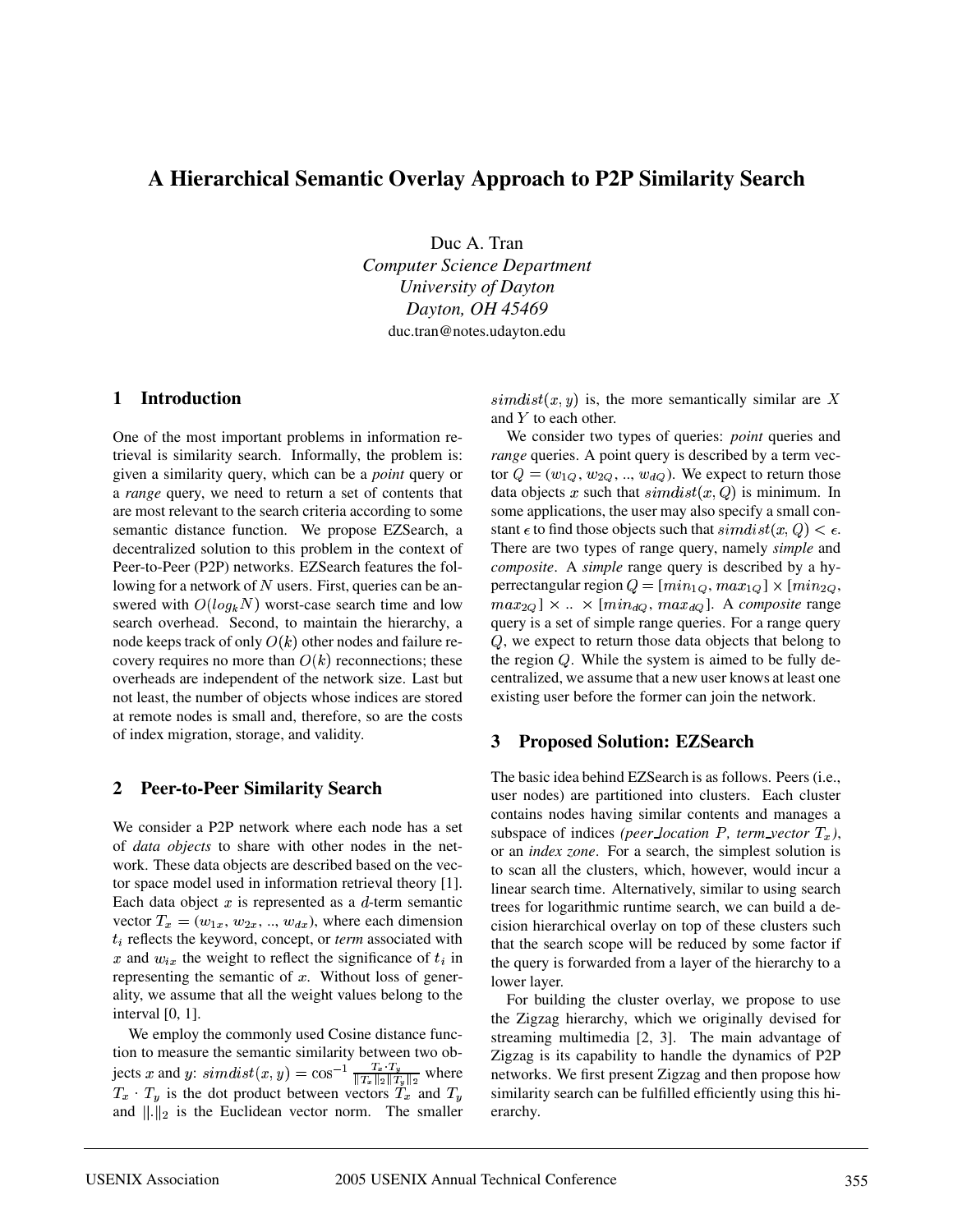## **3.1 Zigzag Hierarchy**

**Definition 1** *[Zigzag hierarchy] A Zigzag- hierarchy of nodes is a multi-layer hierarchy of clusters* recursively *defined below:*  $(k > 3$  *is a constant):* 

- *1. Layer 0 contains all peers.*
- *2.* If the number of peers at layer *i* is greater than 3k, *they are partitioned into clusters whose size is in*  $[k,$ X*]. Otherwise, we reach the highest layer, where peers form only a single cluster. The size of this highest-layer cluster is in [2, 3k].*
- 3. A layer-*i* cluster designates two member peers as its *head and associate-head. The head automatically* appears at layer  $(j + 1)$ . The cluster partition at  $layer (j + 1)$  *is the same as at layer j. An exception applies to the highest-layer cluster in which only the head role is needed but the associate-head role is not necessary.*

An illustration is given in the top diagram of Figure 1, where 52 nodes are organized into a Zigzag-4 hierarchy. Hereafter, we denote by  $head(.)$  and  $ahead(.)$  the head and associate-head, respectively, of a cluster or a peer. Since a peer may have different associate-heads at different lavers, we use the notation  $a \, head_i(P)$  to refer to the associate-head of  $P$  at layer  $i$ . For instance, in Figure 1,  $ahead_0(22) = 21$ ,  $ahead_1(22) = 17$ . Below are the *terms* we use for the rest of the paper:

- Foreign head: A non-head non-associate-head clustermate Y of a peer X at layer  $j > 0$  is called a "foreign head" of layer- $(j-1)$  clustermates of X.
- Super cluster: A layer- $i$  ( $i > 0$ ) cluster is the super cluster of any layer- $(i - 1)$  cluster whose head appears in the layer- $j$  cluster.

**Definition 2** *[Connectivity in Zigzag hierarchy] (illustrated by the top diagram of Figure 1)*

- <sup>g</sup> *Intra-cluster connectivity: In a cluster, the associate-head has a link to every other non-head peer.* E.g., in Figure 1 (top diagram), associate-head 17 of its layer-1 cluster has a link to all of its layer-1 non-head clustermates (peers 2, 5, 9, 13)*. An exception applies to the highest-layer cluster in which all peers have a link from its head* (because there is no associate-head for this layer)*.*
- Inter-cluster connectivity: The associate-head of a *cluster has a link* from *one of its foreign heads.* E.g., in Figure 1 (top diagram), associate-head 18 at layer 0 has a link from peer 13, which is one of peer 18's



Figure 1: Top diagram: Connectivity in a zigzag-4 hierarchy of 52 nodes; Bottom diagram: Corresponding index zone assignments

foreign heads*. There is an exception: for a secondhighest-layer cluster, if its associate-head does not have a foreign head, the associate-head has a link from the head of the highest-layer cluster.* For instance, associate-head 17 at layer 1 has a link from peer 26 which is the head of the highest-layer cluster.

The above rules guarantee a tree structure including all the peers; we call this tree the Zigzag tree. A Zigzag k hierarchy of N peers provides the following desirable properties: (see [3] for complete proofs): (1) The maximum nodal degree in the Zigzag tree is  $6k-3$ , (2) The maximum height of the Zigzag tree is  $2log_k N + 1$ , (3) Recovery of a peer failure requires at most  $6k - 2$  peer reconnections, and (4) As peers join and leave, a cluster may be split or merged with another cluster to satisfy the  $[k, 3k]$  cluster size constraint. The worst-case number of peer reconnections due to a split or merger is  $O(k)$ .

## **3.2 Index Zone Assignment Policy**

We propose to organize peers into a Zigzag hierarchy. Each cluster of this hierarchy is assigned a zone of the entire index space. Zone assignment is important to searching and follows the policy described below.

#### **Definition 3** *[Zone Assignment Policy]*

*1. At layer 0: Each layer-0 cluster owns a nonoverlapped index zone, which is a set of hyperrectangles*  $\{[\alpha_1, \beta_1] \times [\alpha_2, \beta_2] \times ... \times [\alpha_d, \beta_d]\}$ , such *that the union of all the zones of layer-0 clusters is*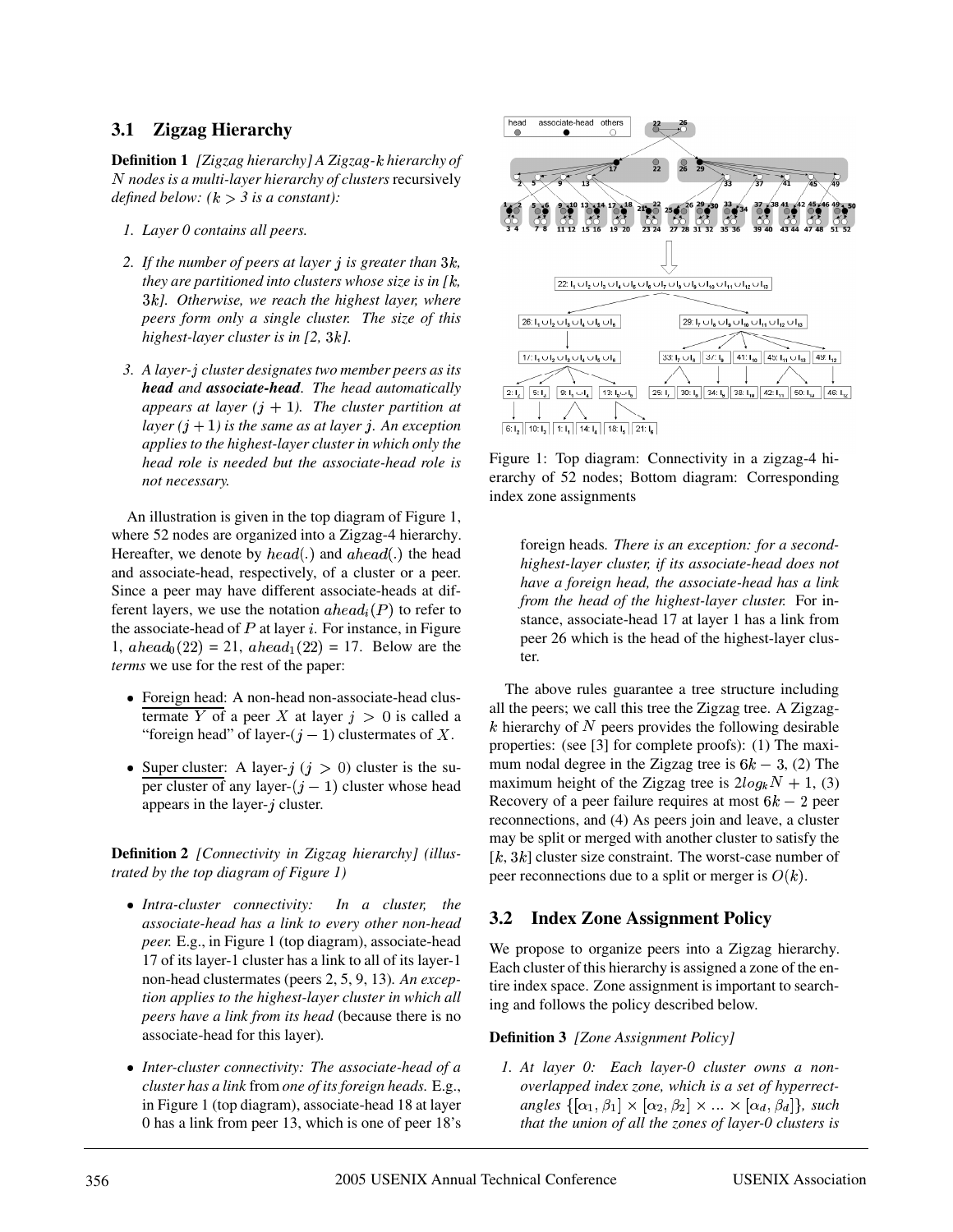$I = [0, 1]^{d}$ . This zone is known to both the head and *associate-head of the cluster, and also said to be "covered by", or "owned by", the associate-head. The head will store the indices of those objects that belong to peers outside this cluster but lie inside its index zone.*

*2. At layer*  $j > 0$ *: Each peer P keeps a list of pairs*  $\left( child_i, zone(child_i) \right)$  where  $child_i$  is a child node of P in the Zigzag tree and  $zone(child_i)$  the index zone covered by child<sub>i</sub>. The index zone covered by  $peer P, denoted by zone(P), is the union of these$ *child zones. The index zone owned by a cluster is that covered by the associate-head of this cluster.*

As an example, we consider the hierarchy in Figure 1 and suppose that the index zones owned by the 13 layer-0 clusters are  $I_1, I_2, ..., I_{13}$  (respectively, from left to right). Thus,  $zone(1) = I_1$ ,  $zone(5) = I_2$ ,  $zone(9) = I_3$ , etc. Because peer 9 has two children (peer 1 and peer 14), peer 9 keeps the value  $\{(1, I_1), (14, I_4)\}\$  and  $zone$  $I_1 \cup I_4$ . The index zone assignments are similar for other peers and shown in Figure 1 (bottom diagram). Since peers other than the heads and associate-heads at layer 0 do not own any index zone, they are not present in this index zone tree.

The advantage of the zone assignment policy is its support for efficient search. A search query just follows the links in the Zigzag tree to branches that lead to the smallest index zone(s) containing the query. The next subsection details the search algorithm.

## **3.3 Search Algorithms**

We assume that peers are already organized into a Zigzag hierarchy and index zones are assigned to peers and clusters according to the zone assignment policy. We present here only the algorithm for range-query search. Algorithms for point queries can be generalized from this algorithm and can be found in [4]. Supposing that a peer  $P$  submits a range query  $Q$ , there are two scenarios:

Case 1:  $P$  is a leaf in the Zigzag tree (e.g., peers 15, 36, 40 in Figure 1) and  $P$  needs to process query Q. Since  $P$  does not have any index zone information, it sends the query to its associate-head  $\alpha h e a d_0(P)$ .  $ahead_0(P)$  computes  $Q_1 = Q \cap zone(P)$ . If  $Q_1 \neq$  subsequently  $\emptyset$ , some results of Q, that correspond to  $Q_1$ , can be found locally. Indeed,  $ahead_0(P)$  just needs to broadcast query  $Q_1$  to all layer-0 clustermates asking them to return to peer P the objects inside  $Q_1$ . Furthermore, when  $head(P)$  receives  $Q_1$ , if it stores any index *(peer location*  $P'$ *, term vector*  $T_x$ *)* such that  $T_x \in Q_1$ *,*  $\tilde{head}(P)$  asks peer  $P'$  to send object x to peer P. We must also return the results that correspond to query  $Q - Q_1$  if  $Q - Q_1 \neq \emptyset$  because these results are not

in the local cluster. In this case,  $ahead_0(P)$  creates a new query  $Q_2 = Q - Q_1$ . How ahead<sub>0</sub>(P) processes query  $Q_2$  is similar to the case below.

Case 2:  $P$  is a non-leaf node in the Z-tree (e.g., peers 22, 37, 42 in Figure 1) and  $P$  needs to process query  $Q$ . In this case, P must own a zone  $zone(P)$ . Ouery Q is broken into two subqueries  $Q_1 = Q \cap zone(P)$  and  $Q_2$  $= Q - Q_1$ , which will be handled in parallel as follows.

- $(9) =$  child resembles that at peer P. • Ouery  $Q_1$ : If  $Q_1 = \emptyset$ , nothing needs to be done. Else, the results of  $Q_1$  can be found in a layer-0 cluster reachable from peer  $P$ . By looking at the list  $\left( child_i, zone(child_i) \right)$  for every child, P breaks  $Q_1$  further into subqueries  $Q_{11}$ ,  $Q_{12}$ , ... where  $Q_{1i} = Q_1 \cap zone(cchild_i)$ . (It is easy to prove that  $Q_{1i} \cap Q_{1j} = \emptyset$  for every  $i \neq j$ .) The results for  $Q_{1i}$  can be found in a layer-0 cluster reachable from  $child_i$ . Hence, peer P just needs to forward these subqueries to the corresponding child peers. The handling of such a subquery at the corresponding
	- Ouery  $Q_2$ : If  $Q_2 = \emptyset$ , nothing needs to be done. Else, the results satisfying  $Q_2$  cannot be found in any cluster reachable from  $P$ . In this case,  $P$  just needs to forwards  $Q_2$  to the parent of P in the Zigzag tree. The handling of query  $Q_2$  at this parent resembles the way  $P$  handles the original query  $Q$ .

Eventually, all the subqueries, created when necessary as above, will reach layer-0 clusters where the corresponding results can be found locally (like in Case 1). The collection of all these results is the final result for the original query  $Q$  initiated by peer  $P$ .

The search path length is at most the maximum distance in hops between two peers in the Zigzag tree, or  $4log_k N + 2$ . The search overhead is proportional to the total number of peers contacted for all the subqueries, which depends on the range of the original query. In our performance study, we found that this overhead is indeed very small.

## **3.4 Hierarchy Construction**

Initially, there is only one peer in the network. It is the head of its self-formed cluster  $C$ , which grows larger as subsequent peers join. The index zone owned by this cluster is  $I = [0, 1]^d$  and the ID of this zone is kept at the head node. When the cluster size exceeds  $3k$ , we need to partition C into two smaller clusters,  $C_0$  and  $C_1$ , whose sizes are in the interval  $[k, 3k]$ . We propose to partition I along a selected dimension  $t_i$  into two halves  $I_{0l} = [0, 1]^{l-1} \times [0, 1/2) \times [0, 1]^{d-l}$  and  $I_{1l} = [0, 1]^{l-1}$ <br> $\times$  [1/2, 1]  $\times$  [0, 1]<sup>d-1</sup>, each to be owned by  $C_0$  and  $C_1$ . It is possible that a peer in cluster  $C_0$  has an object in  $I_{1l}$  (similarly, a peer in cluster  $C_1$  may have an